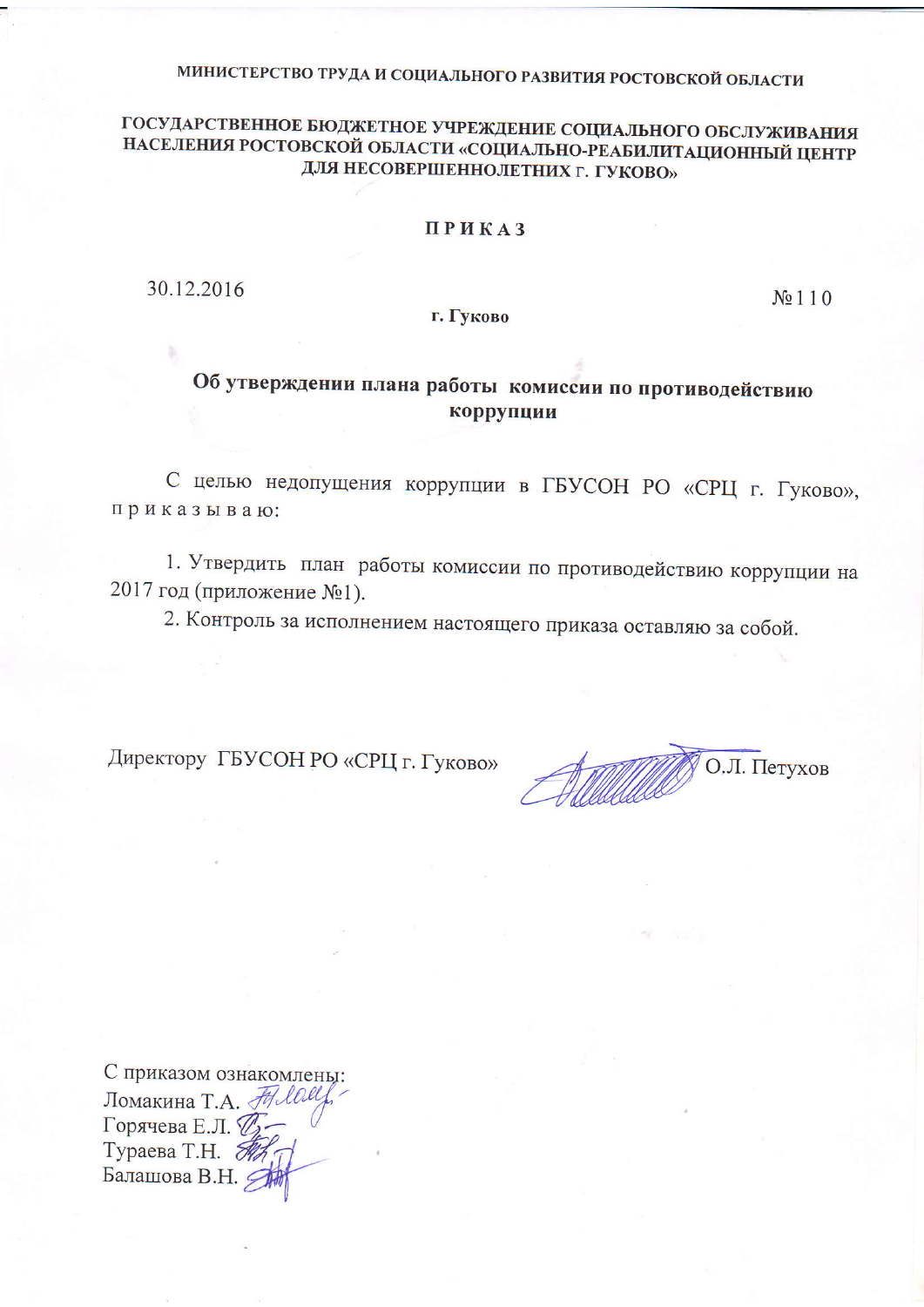# Приложение№1<br>к приказу № 110 от 30.12.2016

| $N_2$<br>$\Pi/\Pi$ | Наименование<br>мероприятий                                                                                                                                                                                                         | Срок<br>исполнения | Ответственный                                   | Отметка о<br>выполнении |
|--------------------|-------------------------------------------------------------------------------------------------------------------------------------------------------------------------------------------------------------------------------------|--------------------|-------------------------------------------------|-------------------------|
| $\mathbf{1}$       | Утверждение плана<br>антикоррупционных<br>мероприятий учреждения на<br>2017 год                                                                                                                                                     | 1 квартал          | Председатель<br>комиссии, члены<br>комиссии     | выполнено               |
| $\overline{2}$     | Исполнение плана работы<br>комиссии по противодействию<br>коррупции на 2017 год                                                                                                                                                     | В течение<br>года  | Члены комиссии                                  | выполнено               |
| 3                  | Проведение заседаний комиссии Не реже 1 раза в<br>по противодействию коррупции                                                                                                                                                      | полугодии          | Председатель<br>комиссии,<br>секретарь комиссии | выполнено               |
| 4                  | Размещение информации о<br>работе комиссии по<br>противодействию коррупции на<br>официальном сайте и стенде<br>учреждения                                                                                                           | постоянно          | Председатель<br>комиссии,<br>секретарь комиссии | выполнено               |
| 5                  | Мониторинг<br>антикоррупционного<br>законодательства и приведение<br>локальных нормативных<br>правовых актов учреждения,<br>регулирующих вопросы<br>противодействия коррупции, в<br>соответствие с действующим<br>законодательством | постоянно          | Председатель<br>комиссии, члены<br>комиссии     | выполнено               |
| 6                  | Информирование членов<br>комиссии по противодействию<br>коррупции об изменениях в<br>антикоррупционном<br>законодательстве                                                                                                          | ПОСТОЯННО          | Председатель<br>комиссии,<br>секретарь комиссии | выполнено               |
|                    | Организация проведения<br>обучающих семинаров,<br>«круглых столов» с<br>работниками учреждения по<br>вопросам противодействия<br>коррупции, формированию у<br>них негативного отношения к<br>коррупции.                             | 4 квартал          | Председатель<br>комиссии,<br>секретарь комиссии | выполнено               |
| 8                  | Рассмотрения перечня функций<br>и перечня должностей,<br>замещение которых связано с<br>коррупционными рисками                                                                                                                      | Ежегодно           | Члены комиссии                                  | выполнено               |

План работы комиссии по противодействию коррупции<br>на 2017год